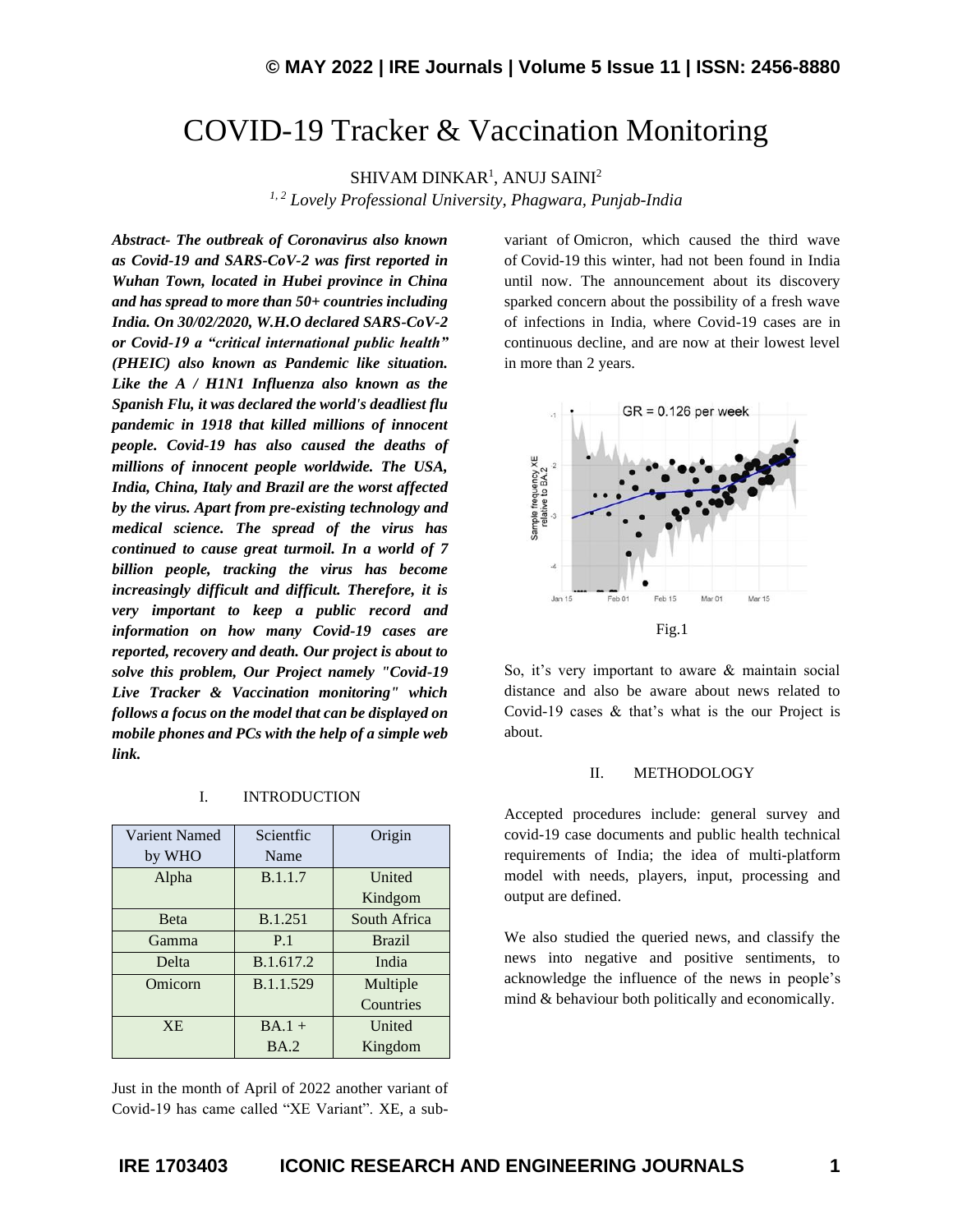

Fig.2 Graphical Representation of Project Structure

- Data Source: Data is extracted from verified sources such as JHU Maryland, WHO and Online APIs. The sites reported confirmed COVID-19 cases, as well as recovered and deaths for affected countries and regions.
- FINDINGS: At the time of writing this paper, the number of confirmed Fresh cases including XE Variant was 13,166. Based on the news queried in our system, we found that there are more negative

articles than positive articles, and displayed similar words for both negative and positive sentiments, which affected the menatal & psychic behaviour of news watchers.

• Data Visualization: The fetched data will be stored in relational database. The micro-services will crawl the data every 15 minutes and store it in table form. The data mostly will be stored in raw format before being aggregated for visualization. Aggregate functions are built using data statement like below snippet [Fig.3]. Aggregation is important to show latest of the sum values for every country in the table.

| <b>SELECT</b>                                       |
|-----------------------------------------------------|
| CAST(SUM(confirmed) AS UNSIGNED) AS confirmed,      |
| CAST(SUM(deaths) AS UNSIGNED) AS deaths,            |
| CAST(SUM(recovered) AS UNSIGNED) AS recovered,      |
| MAX(posted_date) as created                         |
| <b>FROM</b>                                         |
| arcgis                                              |
| WHERE                                               |
| posted_date = (SELECT MAX(posted_date) FROM arcgis) |
| LIMIT <sub>1</sub>                                  |

Fig.3

Example of the data in the databases is shown in Fig. 4. We also geo-coded the location for easier mapping during visualization.

|    | 123 agg_confirmed<br>7:1 | VI.<br>123 agg_death | 71<br>123 agg_recover |
|----|--------------------------|----------------------|-----------------------|
| 21 | 60,441                   | 1,370                | 6,280                 |
| 22 | 64,541                   | 1,384                | 7,171                 |
| 23 | 67,178                   | 1,527                | 8,578                 |
| 24 | 69,337                   | 1,669                | 9,624                 |
| 25 | 72,338                   | 1,775                | 11,396                |
| 26 | 73,773                   | 1,875                | 13,124                |
| 27 | 75,905                   | 2,012                | 15,084                |
| 28 | 76,389                   | 2,130                | 16,882                |
| 29 | 77,424                   | 2,248                | 18,864                |
| 30 | 78,560                   | 2,362                | 21,259                |
| 31 | 79,568                   | 2,466                | 23,386                |
| 32 | 80,826                   | 2,699                | 27,683                |
| 33 | 81,922                   | 2,770                | 30,311                |
| 34 | 83,226                   | 2,810                | 33,252                |
| 35 | 84,540                   | 2,867                | 36,686                |
| 36 | 86,361                   | 2,933                | 39,761                |
| 37 | 88,123                   | 2,990                | 42,670                |
| 38 | 89,948                   | 3,050                | 45,394                |
| 39 | 93,005                   | 3,134                | 48,192                |
| 40 | 94,955                   | 3,216                | 51,041                |
| 41 | 96,887                   | 3,305                | 53,638                |
| 42 | 100.312                  | 3.408                | 55.690                |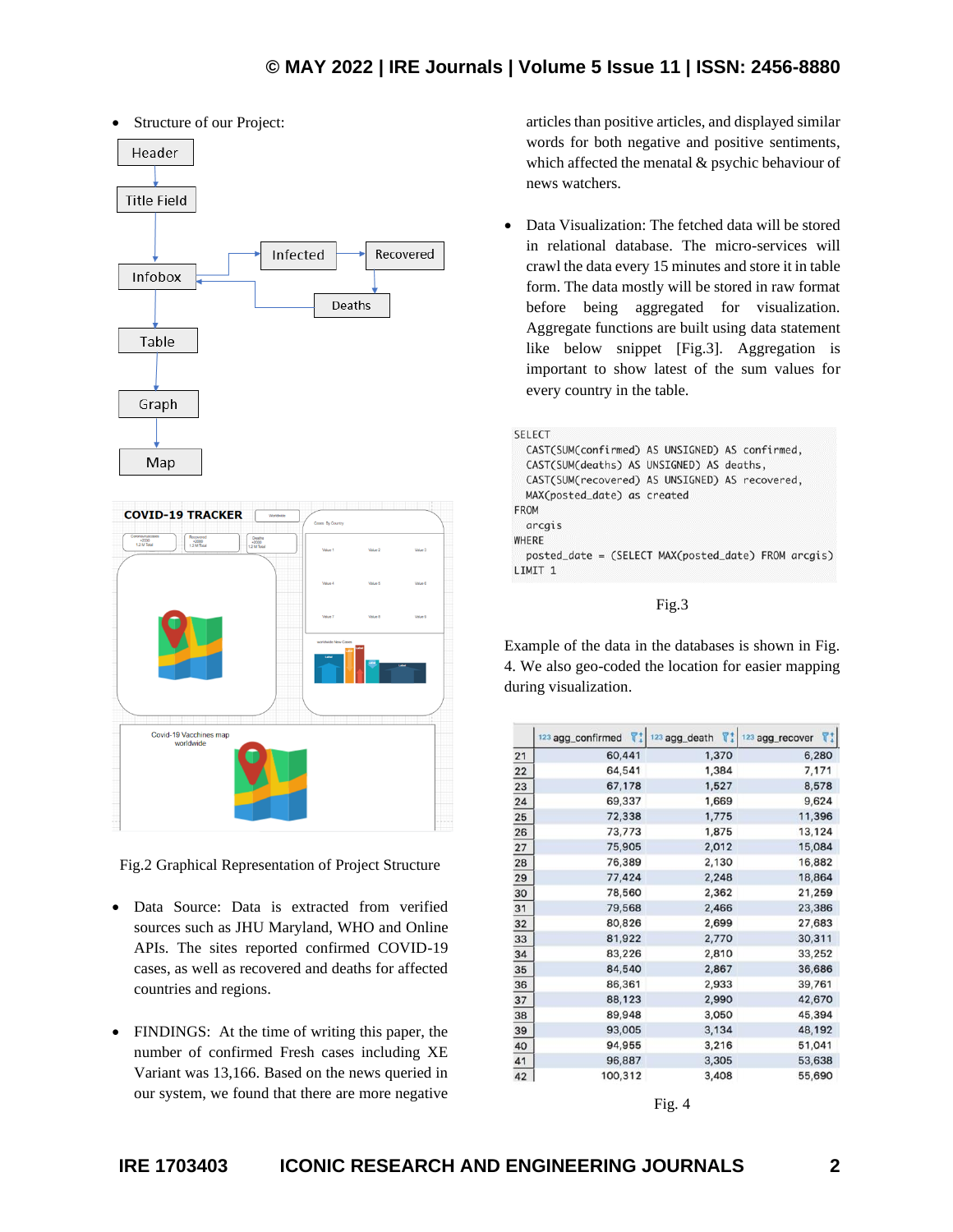For every 15 min, the cumulative case counts will be updated for all provinces and other affected countries. In the beginning, we found that WHO and JHU data are relatively slow compared to other sources, thus we implement manual update to our system after verifications to allow more real-time data.

### III. IMPLEMENTATION

Our Project Namely "Covid-19 Live Tracker & Vaccination Monitoring". It is would be a portable system usable on different platforms (Web, Smartphones and Other Digital platforms). Web front end is developed using Firebase Core on Microsoft Visual Studio 2019 platform. Our Project system comprises Several modules like Online APIs, Firebase, case tracking module, Death tracking Module, Live Vaccination Module are taken in used Respectively.

- Firebase: Firebase is a Backend-as-a-Service (Baas). We used it to show Our Project on its Interface. It provides Coders & developers with a variety of tools and services to help them develop Attractive & quality apps. It is built on Google's infrastructure
- Disease.sh: We can Build anything from console widgets to mobile applications, with our free and easy to use APIs. We used of Disease.sh on current global outbreaks, including COVID-19 and for other Influenza.
- React Leaflet: Leaflet is a very powerful tool, and we can create a lot of different kinds of maps. This tutorial will help you understand how to create an advanced map along with the help of React and Vanilla JS.

• Material UI: It's a CSS Framework. We used it give customized design to our projects to look more attractive.

react-map-gl is a component of React components designed to provide React API libraries with Mapbox GL JS. More information on online documents.

Our Project's Designed Philosophy.

• Installation

Using react-map-gl requires reaction $>$  = 16.3. npm faka --save react-map-gl mapbox-gl

• For example import \* as React from 'react'; import map from 'react-map-gl';

```
application () {
  replace <Map
   initialViewState = {{
    length: -100,
    width: 40,
    Zoom: 3.5
   }}
  style = \{ { width: 600, height: 400}}
   mapStyle = "mapbox: // styles / mapbox / streets-
v9"
\geq:
}
Using Mapbox Tokens
```
Starting with v2.0, mapbox-gl requires a Mapbox token for any use, with or without Mapbox data service. See about Mapbox tokens for your options.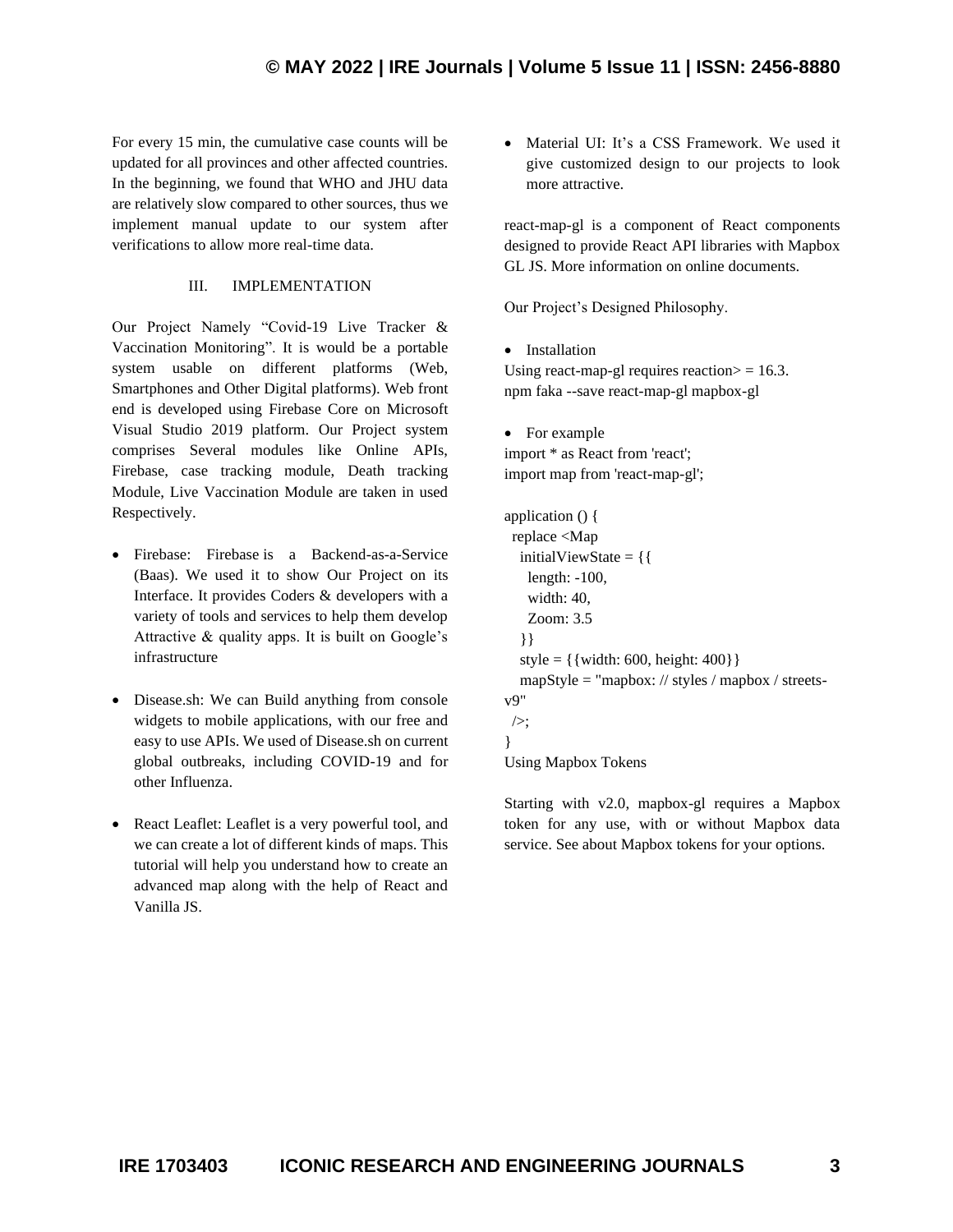## **© MAY 2022 | IRE Journals | Volume 5 Issue 11 | ISSN: 2456-8880**



Fig.5 Showing Particular City

To view maps from a service like Mapbox you will need to register on their website to get the access token required by the map section, which will be used to

identify you and start providing map tiles. The service will be free until a certain level of traffic has passed.



Fig. 6 Showing Indian Sub-Continent

There are several ways to provide a token in your app, as shown in some example folders:

- Provide mapboxAccessToken prop in the map section
- Set the MapboxAccessToken variable environment (or set

REACT\_APP\_MAPBOX\_ACCESS\_TOKEN when using the Create React App)

Provide it at the URL, eg? Access\_token = **TOKEN**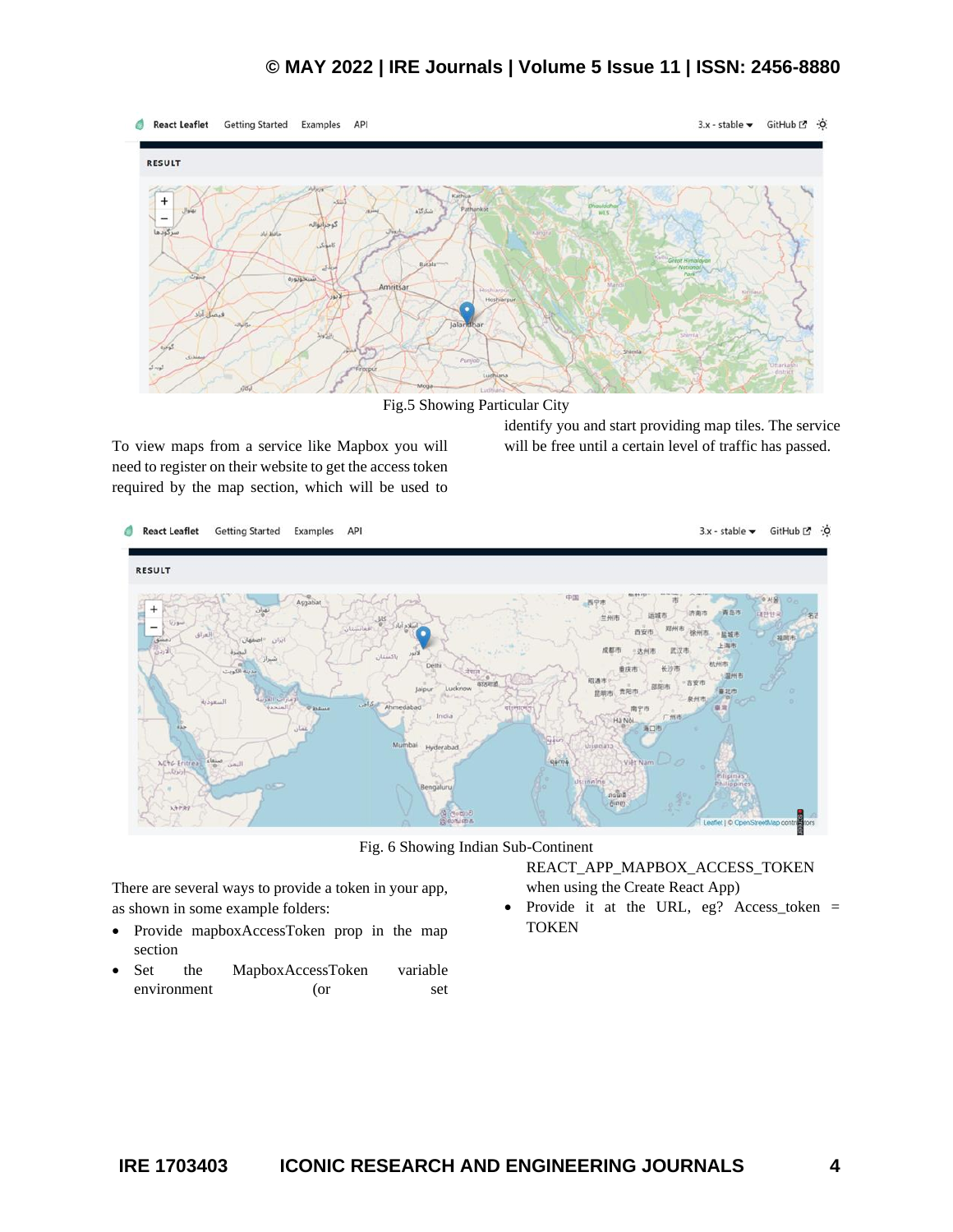| https://disease.sh/v3/covid-19/vaccine/coverage/countries?lastdays=1 |    |                                            |
|----------------------------------------------------------------------|----|--------------------------------------------|
| Response                                                             |    |                                            |
|                                                                      |    |                                            |
| <b>v</b> array [217]                                                 |    |                                            |
| $\mathbf{v} \; 0 \; \{2\}$                                           |    |                                            |
| country : Afghanistan                                                |    |                                            |
| $\blacktriangledown$ timeline {1}                                    |    | Germany<br>Vaccines rolled out 172,594,234 |
| 4/22/22 : 5948889                                                    |    |                                            |
| $\Pi$ 1 $\{2\}$                                                      |    |                                            |
| country : Albania                                                    |    |                                            |
| $\mathbf v$ timeline $\{1\}$                                         |    |                                            |
| 4/22/22 : 2801345                                                    |    |                                            |
| $-2$ ${2}$                                                           |    |                                            |
| country : Algeria                                                    |    |                                            |
| $\blacktriangledown$ timeline {1}                                    | 94 | 3,322,488,000                              |





Fig 8. Number of Vaccinations done in China

"@testing-library/react": "^11.2.7",

| Packages that we used for our project                    | "@testing-library/user-event": "^12.8.3", |
|----------------------------------------------------------|-------------------------------------------|
| "name": "covid-19-tracker & Vaccination"<br>Monitoring", | "browserslist": " $\textdegree$ 4.17.1",  |
| "version": "0.1.0",                                      | "chart.js": "^3.5.1",                     |
| "private": true,                                         | "i": " $^{\prime\prime}$ 0.3.7",          |
| "dependencies": {                                        | "leaflet": "^1.7.1",                      |
| "@emotion/react": "^11.4.1",                             | "numeral": "^2.0.6",                      |
| "@emotion/styled": "^11.3.0",                            | "react": "^17.0.2",                       |
| "@material-ui/core": "^4.12.3",                          | "react-chartjs-2": "^3.0.5",              |
| "@mui/material": "^5.0.0-rc.1",                          | "react-dom": "^17.0.2",                   |
| "@testing-library/jest-dom": "^5.14.1",                  | "react-leaflet": "^3.2.1",                |
|                                                          |                                           |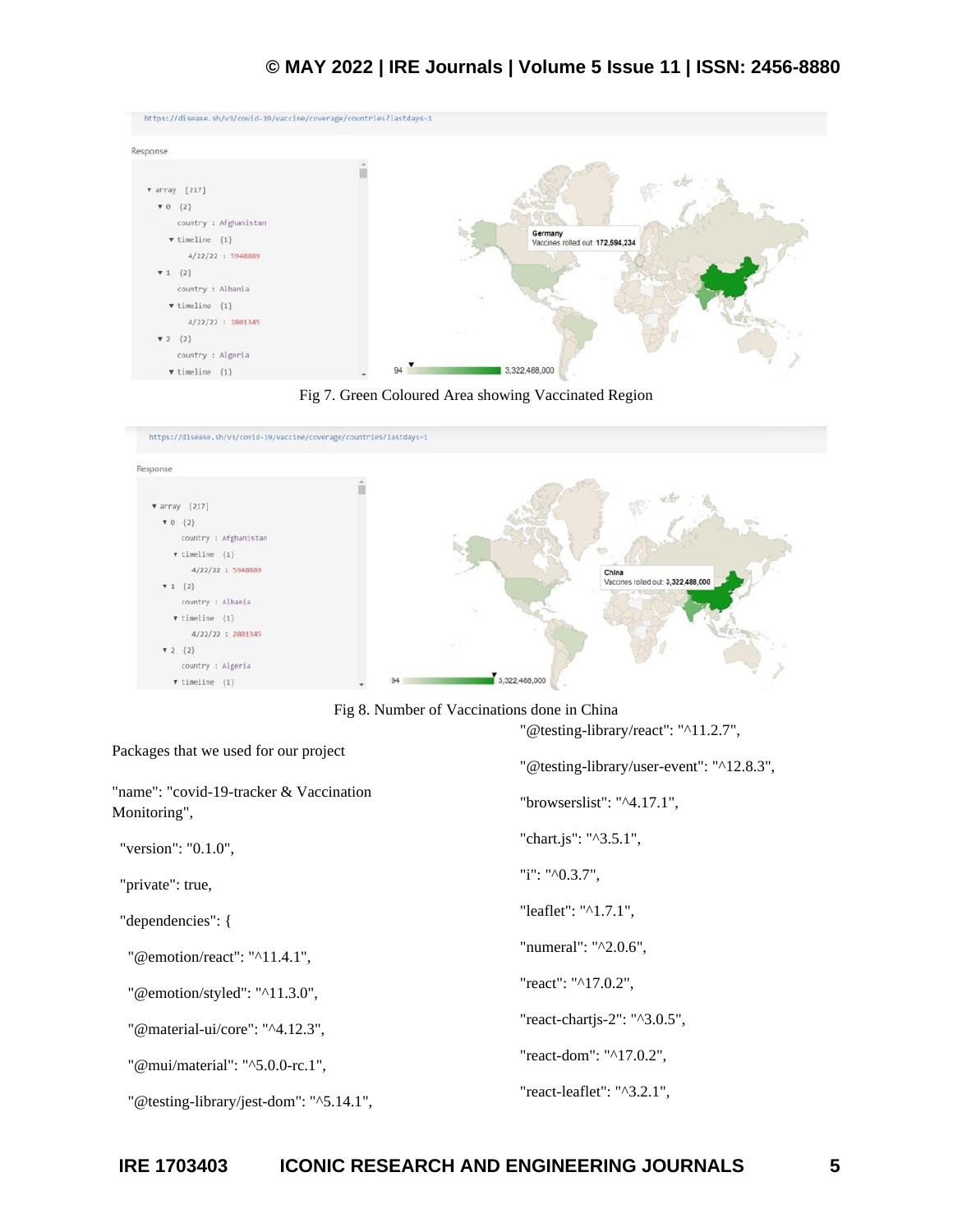# **© MAY 2022 | IRE Journals | Volume 5 Issue 11 | ISSN: 2456-8880**

"react-scripts": "4.0.3",

"react-select": "^4.3.1",

```
 "web-vitals": "^1.1.2"
```
},



Fig 9. Red Circles are the highly infected Region by Covid-19



Fig 10. Orange Circles showing number of deaths by Covid-19



Fig 11. Grenn Circles showing Patients Recovered from Covid-19

• Getting Started with Create React App

This project was bootstrapped with [Create React App](https://github.com/facebook/create-react-app).

## Available Scripts In the project directory, you can run:

### `npm start`

Runs the app in the development mode.\ Open [http://localhost:3000](http://localhost:3000) to view it in the browser.

The page will reload if you make edits.\ You will also see any lint errors in the console.

### `npm test`

Launches the test runner in the interactive watch mode.\

See the section about [running] tests](https://facebook.github.io/create-reactapp/docs/running-tests) for more information.

### `npm run build`

Builds the app for production to the `build` folder.\ It correctly bundles React in production mode and optimizes the build for the best performance.

The build is minified and the filenames include the hashes.\

Your app is ready to be deployed!

See the section about [deployment](https://facebook.github.io/create-reactapp/docs/deployment) for more information.

### `npm run eject`

\*Note: this is a one-way operation. Once you `eject`, you can't go back!\*

If you aren't satisfied with the build tool and configuration choices, you can `eject` at any time. This command will remove the single build dependency from your project.

Instead, it will copy all the configuration files and the transitive dependencies (webpack, Babel, ESLint, etc) right into your project so you have full control over them. All of the commands except `eject` will still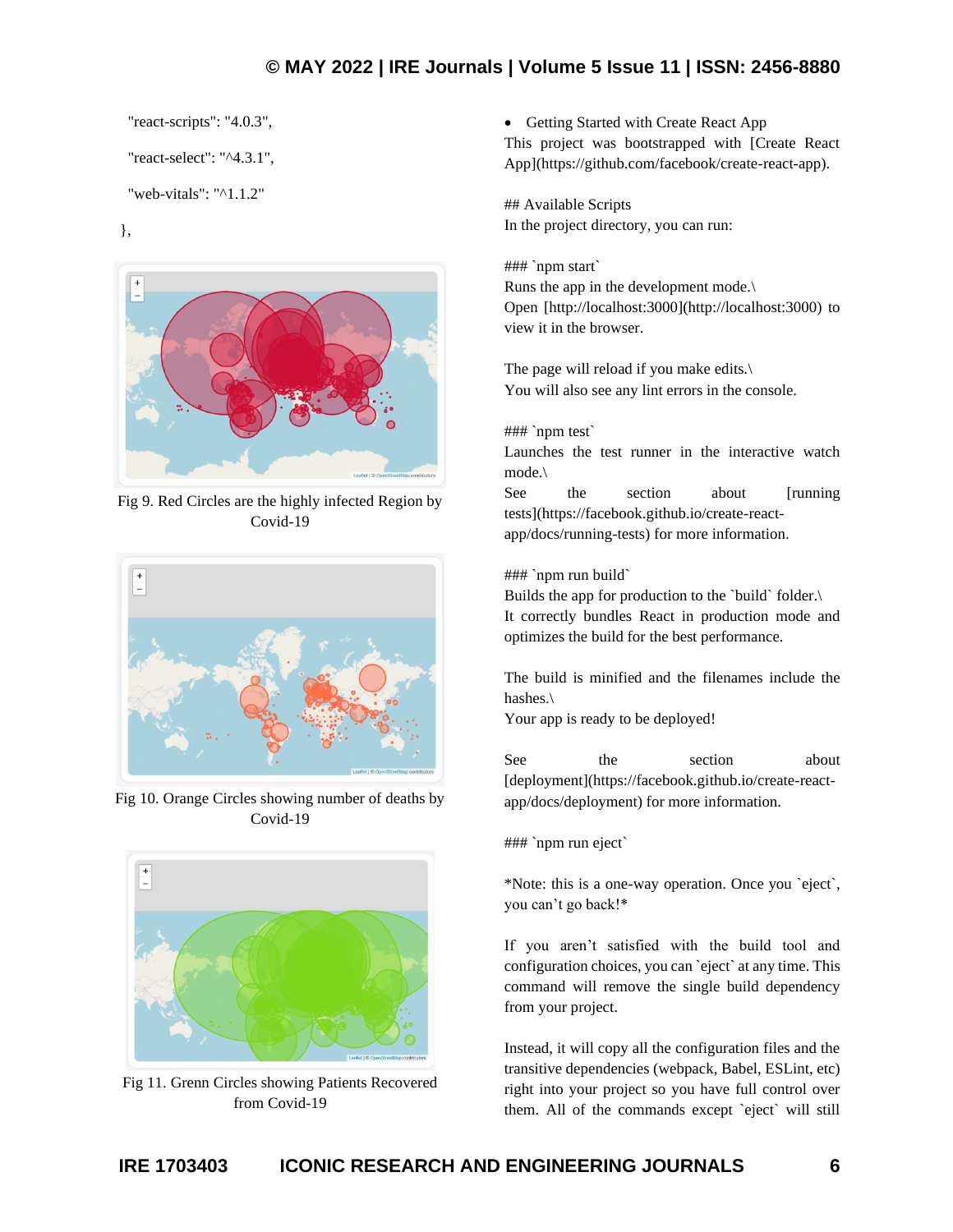# **© MAY 2022 | IRE Journals | Volume 5 Issue 11 | ISSN: 2456-8880**

work, but they will point to the copied scripts so you can tweak them. At this point you're on your own.

You don't have to ever use `eject`. The curated feature set is suitable for small and middle deployments, and you shouldn't feel obligated to use this feature. However we understand that this tool wouldn't be useful if you couldn't customize it when you are ready for it.

#### ## Learn More

You can learn more in the [Create React App documentation](https://facebook.github.io/createreact-app/docs/getting-started).

To learn React, check out the [React documentation](https://reactjs.org/).

#### ### Code Splitting

This section has moved here: [https://facebook.github.io/create-reactapp/docs/codesplitting](https://facebook.github.io/create-reactapp/docs/code-splitting)

### Analyzing the Bundle Size

This section has moved here: [https://facebook.github.io/create-reactapp/docs/analyzing-the-bundlesize](https://facebook.github.io/create-reactapp/docs/analyzing-the-bundle-size)

#### ### Making a Progressive Web App

This section has moved here: [https://facebook.github.io/create-reactapp/docs/making-a-progressive-webapp](https://facebook.github.io/create-reactapp/docs/making-a-progressive-web-app)

#### ### Advanced Configuration

This section has moved here: [https://facebook.github.io/create-reactapp/docs/advancedconfiguration](https://facebook.github.io/createreact-app/docs/advanced-configuration)

### Deployment

This section has moved here: [https://facebook.github.io/create-reactapp/docs/deployment](https://facebook.github.io/crea te-react-app/docs/deployment)

### `npm run build` fails to minify

This section has moved here: [https://facebook.github.io/create-reactapp/docs/troubleshooting#npm-run-build-fails-tominify](https://facebook.github.io/create-reactapp/docs/troubleshooting#npm-run-build-fails-tominify)

#### IV. SENTIMENT ANALYSIS

This paper also presents the people's sentiment analysis of Authentic news to understand peoples' reaction Mentally, politically and economically. It was found that both sentiments have the word "Wuhan" and "China" but it is also necessary to check the sequences of used words to identify whether sentences that contain the word "Wuhan" or "China" are considered as positive or negative.



Fig 12. Number of keywords used by Social Media users

COVID-19 English-related tweets sent from January 28 to April 9, 2020, compiled a standard Twitter search feature using "Wuhan," "corona," "nCov," and "covid" As search keywords. These keywords were chosen because they were widely used during the preliminary testing of COVID-19 status. Publicly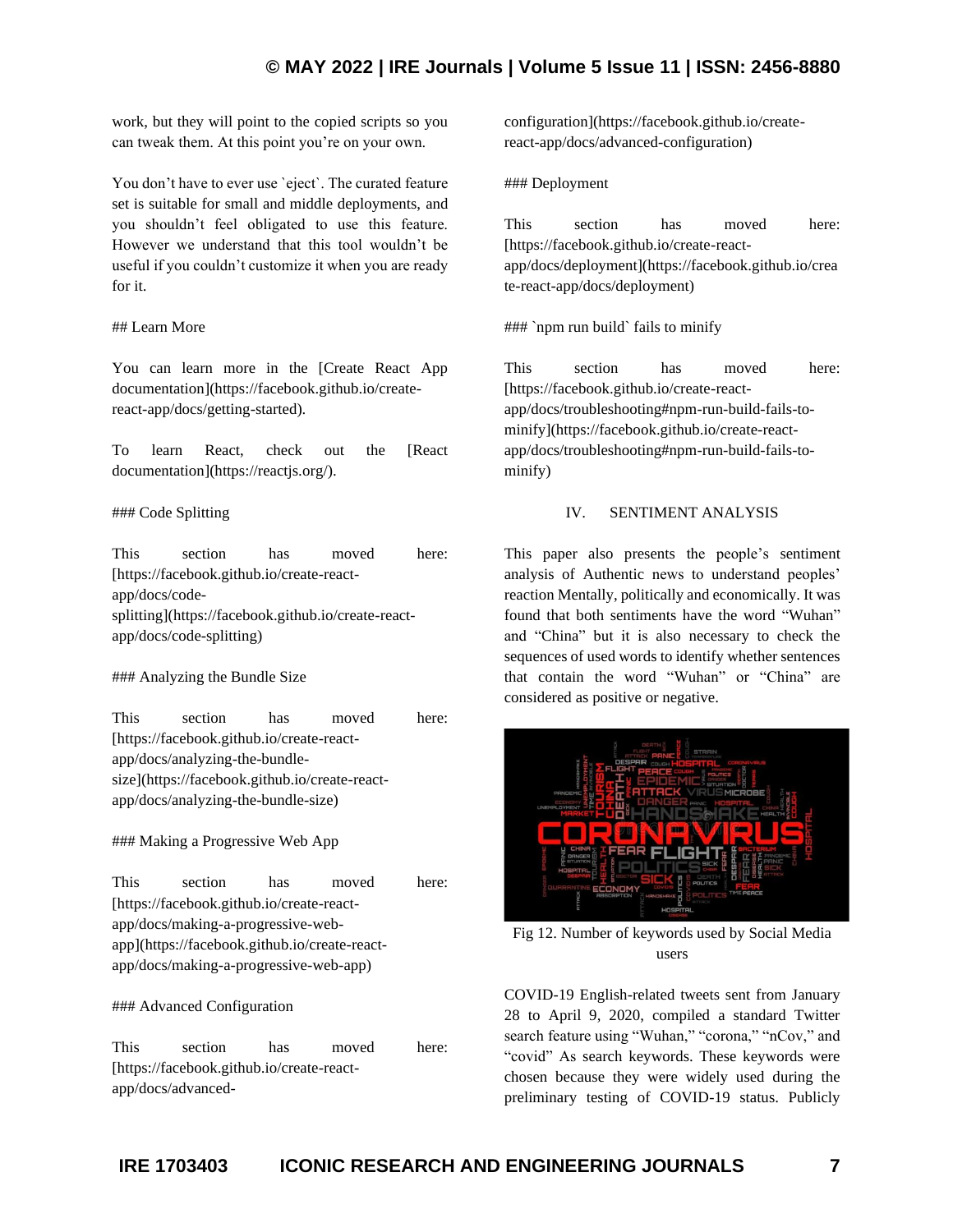accessible tweets from any type of account containing any keywords are collected.

20,325,929 tweets were collected, including 7,033,158 unique users from more than 170 countries. The daily portion of emotionally charged tweets was regularly edited.



Fig 13. Emotions trends during the Covid-19 Pandemic

• Economic and politics: the effect of COVID-19 spreads at an astonishing rate and has devastating effects. Cases are growing at an alarming rate in South Korea, Italy, Iran, the United States and more than 50 other countries. Governments are being tested by the rising cost of living and the cost of outbreaks of public-sectoral and economic dependence. Any misconduct can be politically charged, as its legitimacy and legitimacy will be questioned by the people. Transparency is important and begins within government. When the first outbreak broke out, the public responded to the public, complete and timely information and data provided. Explicit guidance in reducing rashes is needed. Accurate and reliable information is based on ensuring that the prevention effort is used aggressively and is disseminated on any form of social media to alert the public. In the absence of facts and trust, rumors and panic cannot be avoided as people have become emotional. These feelings created anger and fear that threatened the government.

At the geopolitical level, travel restrictions, border closures, trade controls, and other forms of content are urgently developing the global preparedness needed in response to Covid-19. The effects of disease outbreaks and epidemics are not evenly distributed and economic impact is also less certain.

### **CONCLUSION**

worldwide. Socially and economically, the burden on governments and communities is enormous. No government takes chances. there is every inclination that it can cause unforeseen harm to people. Recognize the potential damage caused by the epidemic.

In this epidemic, providing the public with timely information is of paramount importance. CoronaTracker is built outside the public obligation to disseminate awareness to the general public by providing data-based data analysis, speculation and validated news. Our Platform has attracted more than 1000+ users who view our page at once. Our forum not only has CoronaTracker but also provides information about how many vaccines are being performed in which country. Our main goal is to provide current guaranteed statistics to viewers.

### REFRENCES

- [1] D. Hui et al, "The continuing 2019-nCoV epidemic threat of novel coronavirus to global health - The latest 2019 novel coronavirus outbreak in Wuhan, China," International Journal of Infectious Diseases, vol. 91, pp. 264-266, 2020.
- [2] World Health Organization (WHO), "Coronavirus disease 2019 (COVID-19) Situation Report - 35," WHO, 2020.
- [3] World Health Organization (WHO), "Statement on the second meeting of the International Health Regulations (2005) Emergency Committee regarding the outbreak of novel coronavirus (2019-nCov)," WHO, 2020.
- [4] CoronaTracker Community, "CoronaTracker," CoronaTracker, 2020. [Online]. Available: https://www.coronatracker.com/. [Accessed 28 February 2020].
- [5] John Hopkins University, "Coronavirus Map," John Hopkins University, 17 March 2020. [Online]. Available: https://coronavirus.jhu.edu/map.html. [Accessed 17 March 2020].
- [6] Coronavirus worldometer, link: https://www.worldometers.info/coronavirus/, [online accessed] 12 april 2020